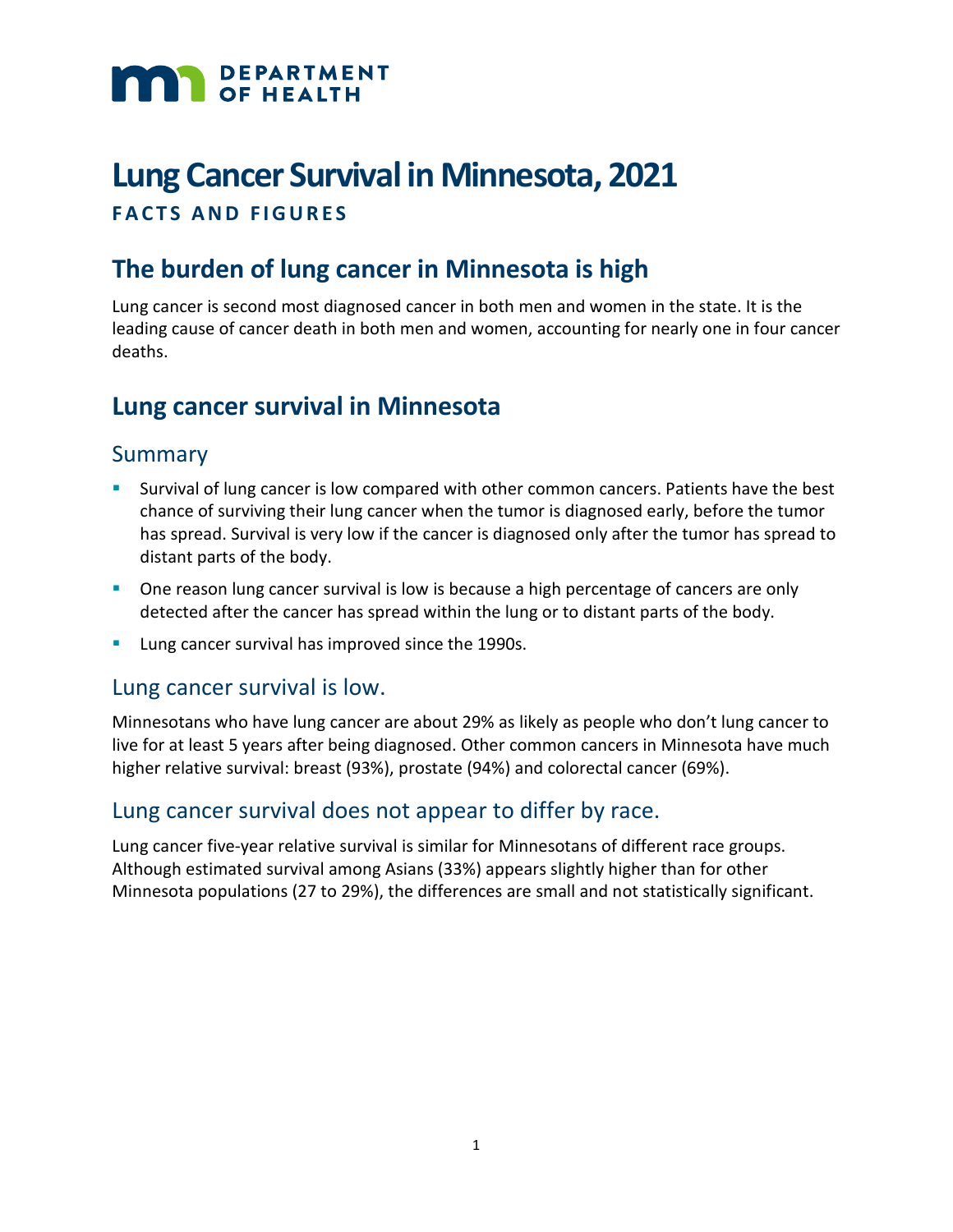

#### **Lung Cancer Five-Year Lung Cancer Relative Survival by Race**

White, NH; White race excluding Hispanic. The Asian, Black, and American Indian race groups include Hispanic. Agestandardized relative survival ratios for Hispanics could not be calculated due to small numbers. Minnesota Cancer Reporting System (MCRS) data. Minnesota residents (n=23,153) 15 years and older, diagnosed with invasive lung cancer over 7 years from 2011 to 2017, and followed for vital status through 2018, using the National Cancer Institute (NCI) complete analysis method, [\(NCI Cancer Survival Statistics: Cohort Definitions Using Diagnosis Year \(surveillance.cancer.gov/survival/cohort.html\)\).](https://surveillance.cancer.gov/survival/cohort.html)

## Lung cancer survival is highest when diagnosed early.

Lung cancer five-year relative survival is 67% when the tumor is diagnosed at the local stage but drops to 39% if diagnosed only after the tumor has spread in the lung (regional stage), and only 7% if the cancer has metastasized (distant stage). One reason overall five-year lung cancer survival is so low (29%) is that the majority of lung cancers are diagnosed at a late stage (regional, 23%; distant, 48%). Relative survival is higher in females than males at all stages.

| <b>SEER Summary Stage</b> | <b>Males and</b><br><b>Females</b> | <b>Males</b> | <b>Females</b> |  |
|---------------------------|------------------------------------|--------------|----------------|--|
| All malignant cancers     | 29%                                | 25%          | 33%            |  |
| Localized                 | 67%                                | 62%          | 71%            |  |
| Regional                  | 39%                                | 34%          | 44%            |  |
| Distant                   | 7%                                 | 6%           | 9%             |  |

#### **Lung Cancer Five-Year Relative Survival by SEER Summary Stage**

MCRS data. Minnesota residents (n=23,153) 15 years and older, diagnosed with invasive lung cancer over 7-years from 2011 to 2017, and followed for vital status through 2018. Complete analysis method. Relative survival percentages are agestandardized. SEER Summary Stage is the NCI Surveillance, Epidemiology and End Results (SEER) Program staging system, based on cancer spread. Unstaged or unknown stage cancers (3.7% of total) were not included.

# Lung cancer survival improved over the past two decades.

In the mid-1990s, lung cancer five-year survival was only 16%. Relative survival has increased since then, reaching 27% for the cohort diagnosed from 2011 to 2013.